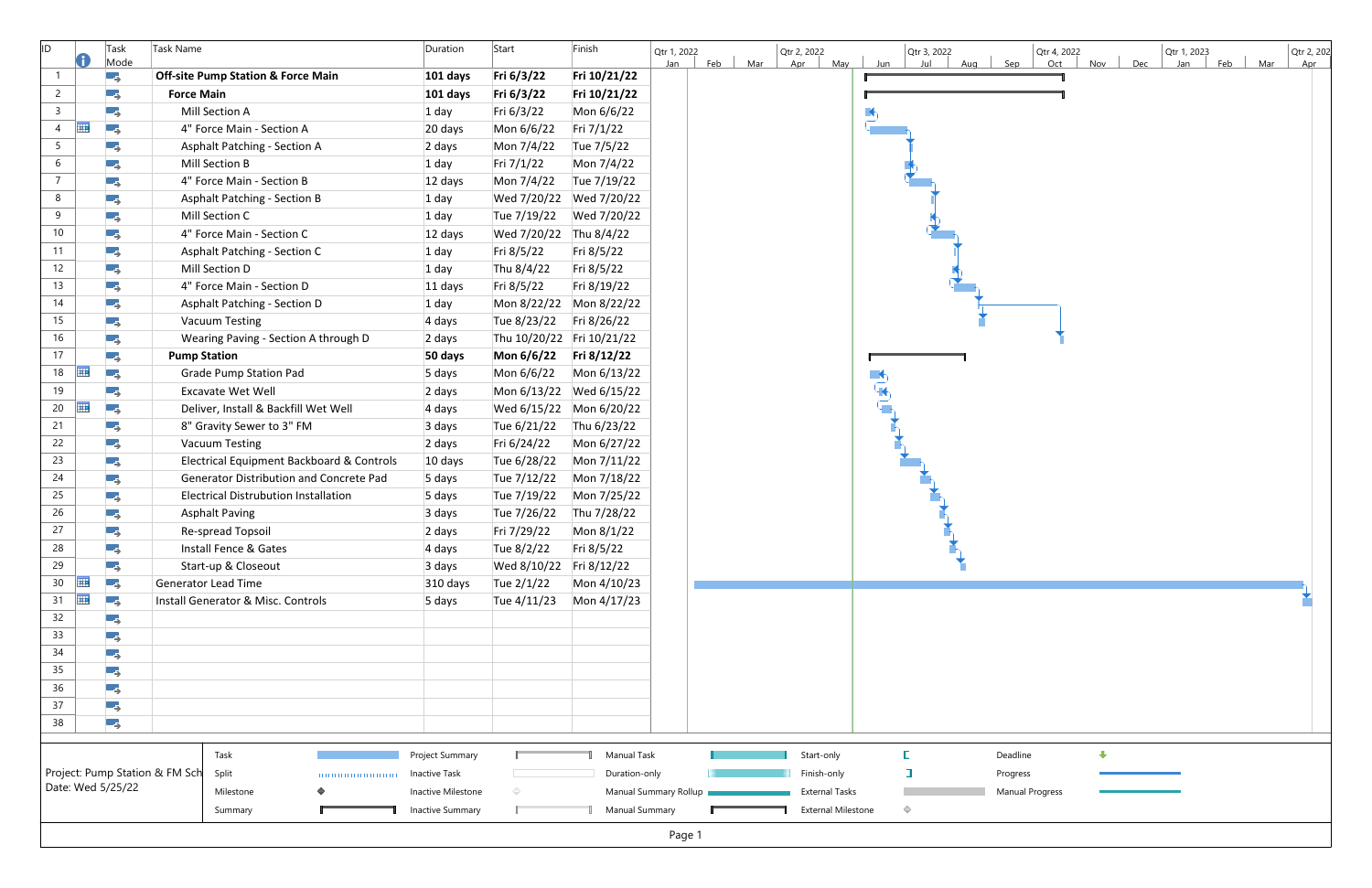## **Section A (STA 0+00 to 13+00) – 1,300 LF**

- Day 1 Hillwood Frontage (1+60)
- Day 2 Hillwood Frontage (2+80)
- Day 3 Hillwood Frontage (4+00)
- Day 4 Hillwood Frontage (5+20)
- Day 5 Hillwood Frontage (6+40)
- Day 6-15 Pump Station & Gravity Sewer
- Day 16 Hillwood Frontage (7+60)
- Day 17 Hillwood Frontage (8+80)
- Day 18 Hillwood Frontage (10+00)
- Day 19 Hillwood Frontage (11+20)
- Day 20 Hillwood Frontage (12+80)

## **Section B (STA 13+00 to 27+00) – 1,400 LF**

- Day 21 Hillwood Frontage (14+20)
- Day 22 1060 Canal Rd: Martin Residence (15+40)
- Day 23 1070 Canal Rd: Naylor Residence (16+60)
- Day 24 1090 Canal Rd: Humbert Residence (17+80)
- Day 25 1090 Canal Rd: Humbert Residence (19+00)
- Day 26 1090 Canal Rd: Humbert Residence (20+20)
- Day 27 1130 Canal Rd: Maldonado Residence (21+25)
- Day 28 1130 Canal Rd: Maldonado Residence (21+70)
- Day 29 1130 Canal Rd: Maldonado Residence (22+90)
- Day 30 1160 Canal Rd: Koons Residence (24+50)
- Day 31 1160 Canal Rd: Koons Residence (25+70)
- Day 32 1180 Canal Rd: Shelley Residence (27+00)

## **Section C (STA 27+00 to 41+00) – 1,400 LF**

- Day 33 Gross Frontage (28+60)
- Day 34 Gross Frontage (30+00)
- Day 35 Gross Frontage (31+40)